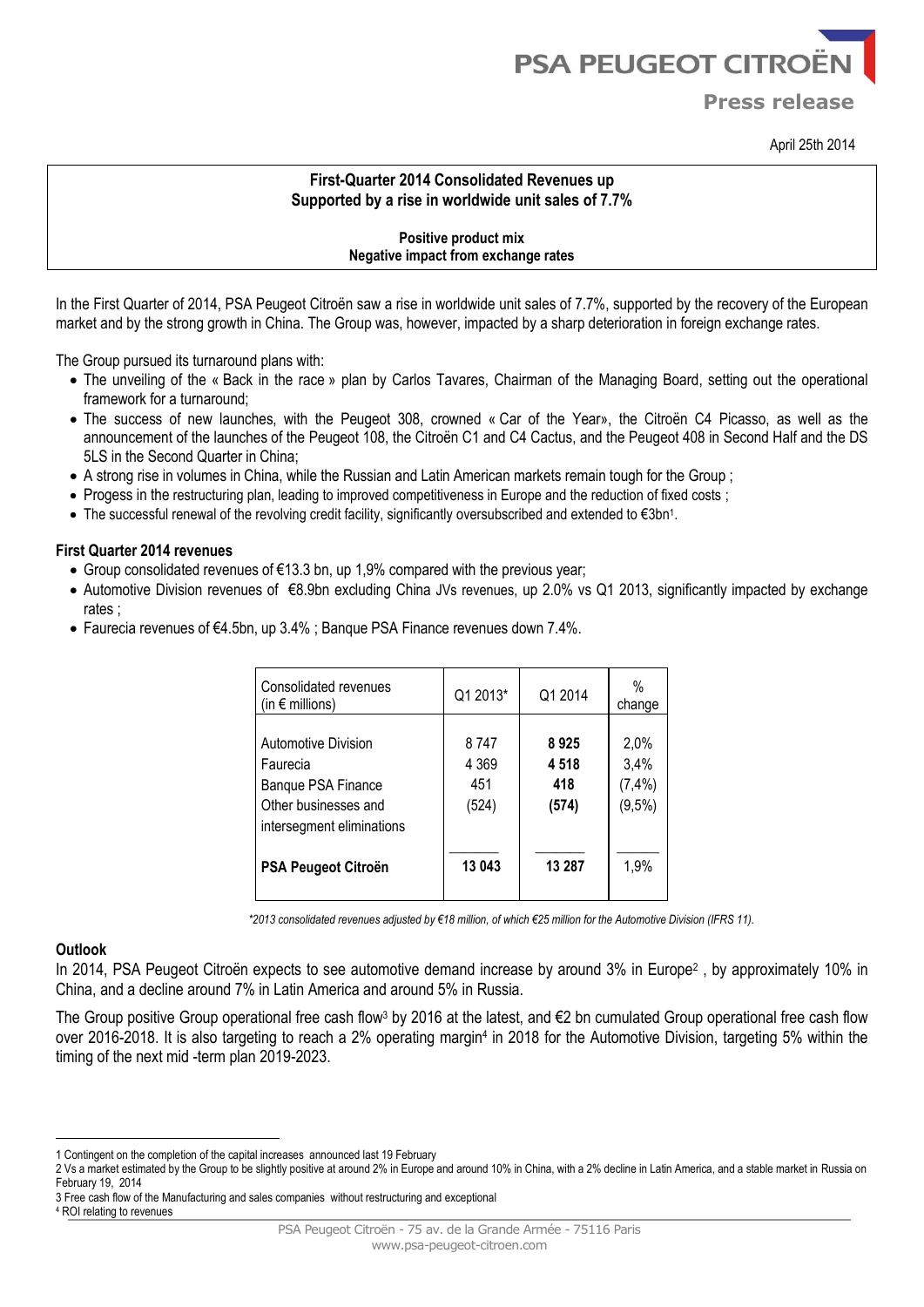

#### **AUTOMOTIVE DIVISION**

Automotive Division revenues rose by 2.0% in the first quarter of 2014 to €8,925 million from €8,747 million in the year-earlier period. Worldwide sales of assembled vehicles rose by 7.7% over the period, to 726,000 units. This reflected a strong rise in volumes in both Europe (+16.0%) and China (+18.3%), versus declines in Latin America (-14.5%) and Russia (-7.9%).

Revenues from new vehicle sales amounted to €6,240 million compared with €6,070 million in first-quarter 2013, up 2.8%, driven by a 4.8% rise in unit sales ex-China, a positive 1.7% product mix effect thanks to recent model launches, and a positive 1.3% price effect, reflecting the consistency of the Group's pricing policy in a market where pricing remains stable at a high level, and a slightly positive market mix of 0.2%.

These favourable elements partially offset the strong negative currency effect of 4.5%.

New vehicle inventory stood at 422,000 units at 31 March 2014, up 8,000 units compared with a year earlier, reflecting the growth in volumes. The Group continues to tightly manage inventory, in line with its objectives of operating free cash flow burn reduction.

## **PRODUCT HIGHLIGHTS**

At end-March, orders for the Peugeot 308 totalled 70,000 units since launch, ahead of target, driven by the "Car of the Year" award in March 2014, the launch of the 308 SW version and the Pure Tech petrol and Blue HDi diesel engines, both of which offer bestin-class carbon emissions performance. To support the strong demand, an additional shift was introduced at the Sochaux plant.

The Peugeot 2008 is going from strength to strength, with 40,000 units sold over the quarter. The Group initiated a second project to increase production capacity at the Mulhouse plant.

The C4 Picasso and Citroën Grand C4 Picasso delivered another strong performance with 60,000 orders for the 5-seat version at the end of March and 35,000 orders for the seven-seater. High level versions accounted for 70% of sales. The Citroën C3 also returned to its very good sales performance. In addition, the quarter saw the reveal of the C4 Cactus, which illustrates Citroën's new positioning.

The partnership with Changan for the DS brand in China is developing, with new models planned in 2014, notably the DS 5LS in March, and a new DS 6WR SUV, announced at the Beijing Auto Show.

#### **FAURECIA**

1

Faurecia reported revenues of €4,518 million for the first quarter of 2014, an increase of 3.4%, and 7% on a comparable basis<sup>5</sup>. The Quarter saw strong growth in Europe, Asia and Latin America, and revenues increased at all divisions.

# **BANQUE PSA FINANCE**

Banque PSA Finance's revenues declined by 7.4% to €418 million in the First Quarter 2014, notably due to the effect of a lower loan book.

<sup>5</sup> Same perimeter and exchange rates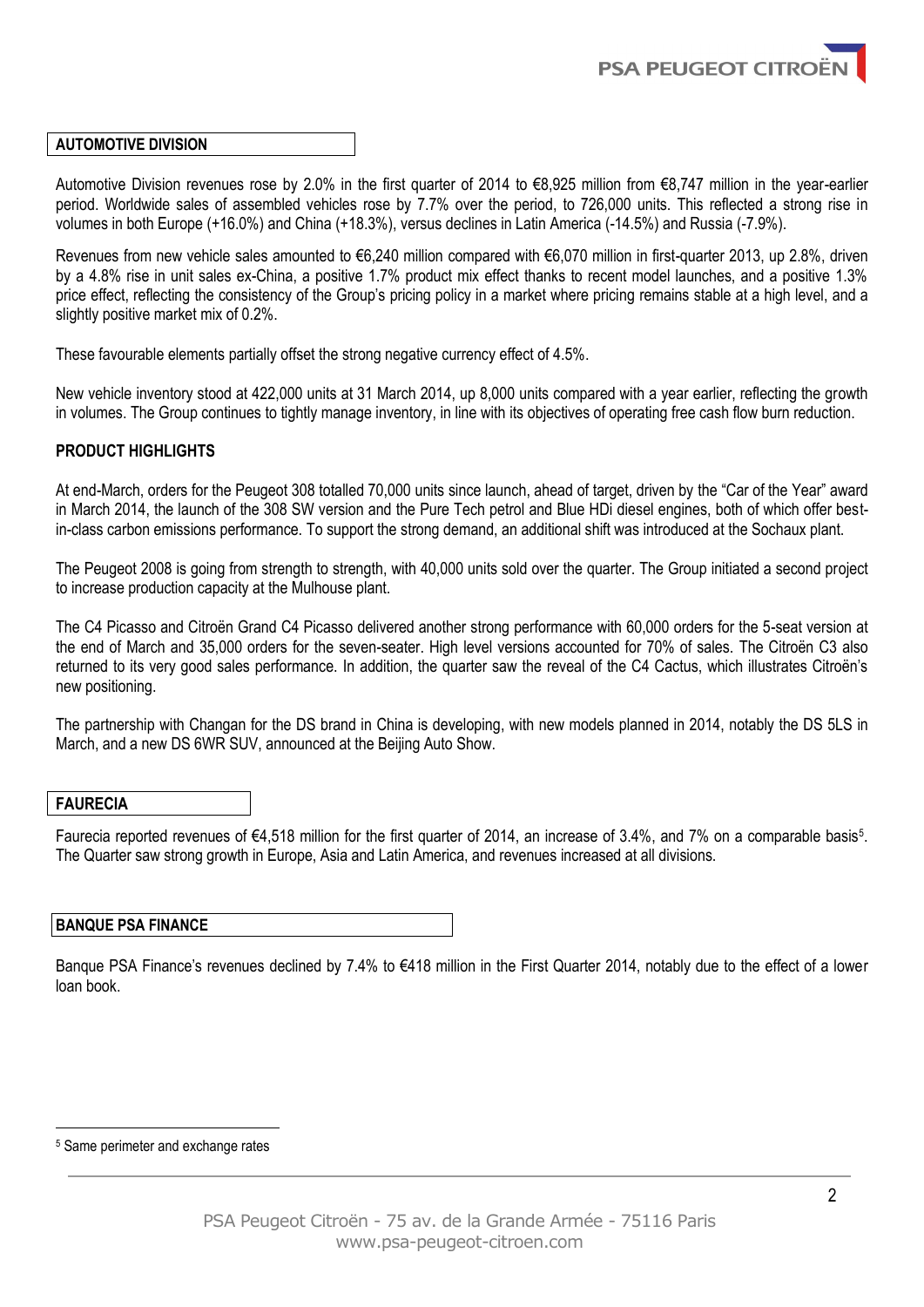# **Worldwide Automobile Sales – First Quarter 2014 (cars and light commercial vehicles)**

| in units                  |            | Jan-Mar 2013 | <b>Jan-Mar 2014</b> | % change |
|---------------------------|------------|--------------|---------------------|----------|
|                           |            |              |                     |          |
| <b>EUROPE*</b>            | Peugeot    | 202 479      | 239 161             | 18,1%    |
|                           | Citroën    | 179 342      | 203 758             | 13,6%    |
|                           | <b>PSA</b> | 381821       | 442 919             | 16,0%    |
| <b>CHINAA</b>             | Peugeot    | 72 427       | 85 922              | 18,6%    |
|                           | Citroën    | 70 600       | 83 275              | 18,0%    |
|                           | <b>PSA</b> | 143 027      | 169 197             | 18,3%    |
|                           |            |              |                     |          |
| <b>LATIN AMERICA</b>      | Peugeot    | 38 4 27      | 34 201              | $-11,0%$ |
|                           | Citroën    | 26 480       | 21 30 6             | $-19,5%$ |
|                           | <b>PSA</b> | 64 907       | 55 507              | $-14,5%$ |
|                           |            |              |                     |          |
| <b>RUSSIA</b>             | Peugeot    | 8 2 8 6      | 7 1 3 3             | $-13,9%$ |
|                           | Citroën    | 5709         | 5754                | 0,8%     |
|                           | <b>PSA</b> | 13 995       | 12 887              | $-7,9%$  |
|                           |            |              |                     |          |
| <b>REST OF THE WORLD</b>  | Peugeot    | 50 579       | 33 2 20             | $-34,3%$ |
|                           | Citroën    | 19823        | 12 115              | $-38,9%$ |
|                           | <b>PSA</b> | 70 402       | 45 335              | $-35,6%$ |
|                           |            |              |                     |          |
| <b>TOTAL</b>              | Peugeot    | 372 198      | 399 637             | 7,4%     |
| <b>Assembled Vehicles</b> | Citroën    | 301 954      | 326 208             | 8,0%     |
|                           | <b>PSA</b> | 674 152      | 725 845             | 7,7%     |
|                           |            |              |                     |          |
| <b>CKD</b>                | Peugeot    | 432          | 72                  |          |
|                           | Citroën    |              |                     |          |
|                           | <b>PSA</b> | 432          | 72                  |          |
| <b>TOTAL Assemble</b>     |            |              |                     |          |
| vehicle + CKD             | Peugeot    | 372 630      | 399 709             | 7,3%     |
|                           | Citroën    | 301 954      | 326 208             | 8,0%     |
|                           | <b>PSA</b> | 674 584      | 725 917             | 7,6%     |

*\* Europe = EU + EFTA + Albania + Bosnia + Croatia + Kosovo+Macedonia + Montenegro + Serbia*